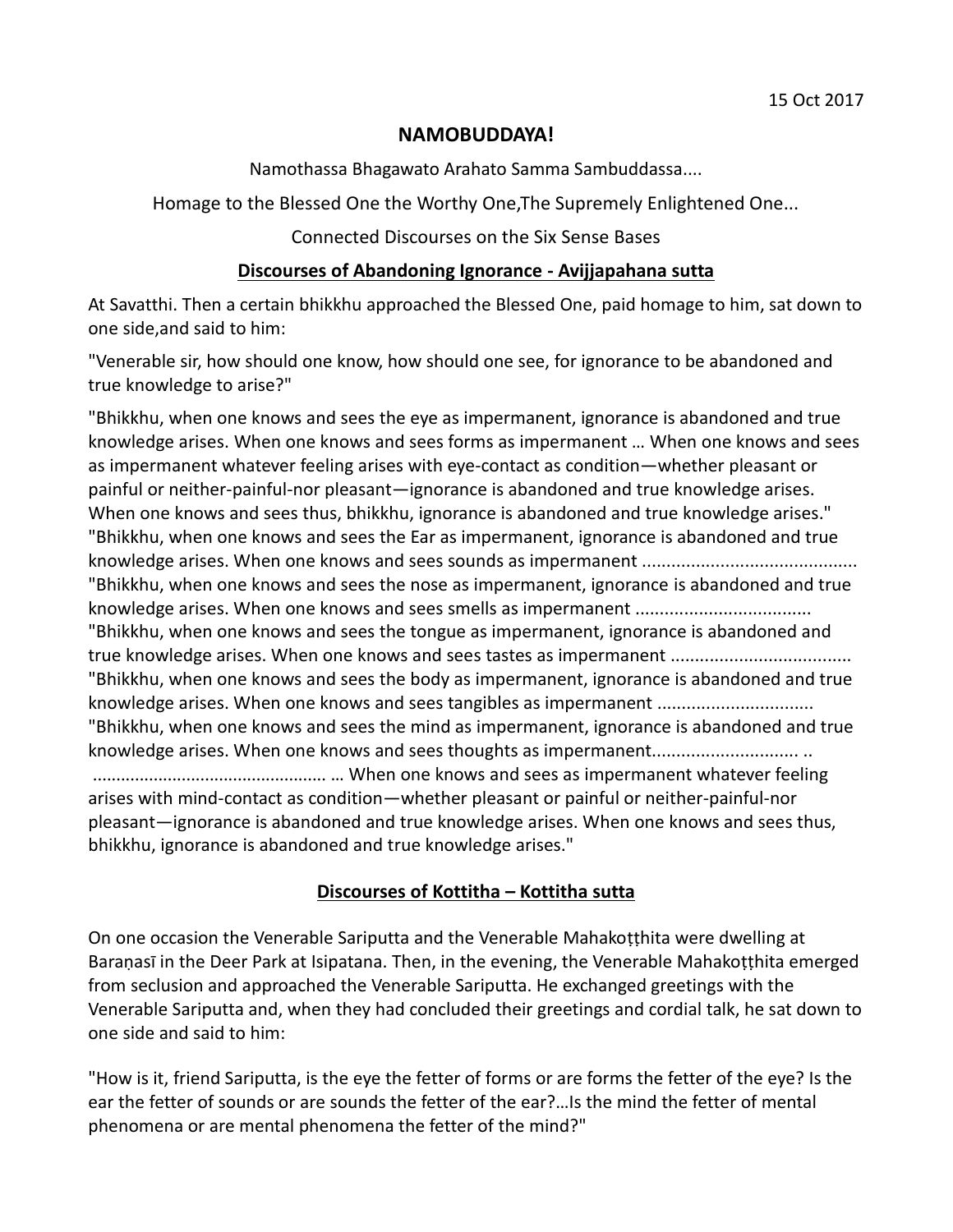"Friend Koṭṭhita, the eye is not the fetter of forms nor are forms the fetter of the eye, but rather the desire and lust that arise there in dependence on both: that is the fetter there. The ear is not the fetter of sounds nor are sounds the fetter of the ear, but rather the desire and lust that arise there in dependence on both: that is the fetter there…. The mind is not the fetter of mental phenomena nor are mental phenomena the fetter of the mind, but rather the desire and lust that arise there in dependence on both: that is the fetter there.

"Suppose, friend, a black ox and a white ox were yoked together by a single harness or yoke. Would one be speaking rightly if one were to say: 'The black ox is the fetter of the white ox; the white ox is the fetter of the black ox'?"

"No, friend. The black ox is not the fetter of the white ox nor is the white ox the fetter of the black ox, but rather the single harness or yoke by which the two are yoked together: that is the fetter there."

"So too, friend, the eye is not the fetter of forms … nor are mental phenomena the fetter of the mind, but rather the desire and lust that arise there in dependence on both: that is the fetter there.

"If, friend, the eye were the fetter of forms or if forms were the fetter of the eye, this living of the holy life could not be discerned for the complete destruction of suffering. But since the eye is not the fetter of forms nor are forms the fetter of the eye—but rather the desire and lust that arise there in dependence on both is the fetter there—the living of the holy life is discerned for the complete destruction of suffering.

"If, friend, the ear were the fetter of sounds or if sounds were the fetter of the ear ... If the mind were the fetter of mental phenomena or if mental phenomena were the fetter of the mind, this living of the holy life could not be discerned for the complete destruction of suffering. But since the mind is not the fetter of mental phenomena nor are mental phenomena the fetter of the mind—but rather the desire and lust that arise there in dependence on both is the fetter there the living of the holy life is discerned for the complete destruction of suffering.

"In this way too, friend, it may be understood how that is so: There exists in the Blessed One the eye, the Blessed One sees a form with the eye, yet there is no desire and lust in the Blessed One; the Blessed One is well liberated in mind. There exists in the Blessed One the ear, the Blessed One hears a sound with the ear … There exists in the Blessed One the nose, the Blessed One smells an odour with the nose ... There exists in the Blessed One the tongue, the Blessed One savours a taste with the tongue ... There exists in the Blessed One the body, the Blessed One feels a tactile object with the body ... There exists in the Blessed One the mind, the Blessed One cognizesa mental phenomenon with the mind, yet there is no desire and lust in the Blessed One; the Blessed One is well liberated in mind.

"In this way, friend, it can be understood how the eye is not the fetter of forms nor forms the fetter of the eye, but rather the desire and lust that arise there in dependence on both is the fetter there; how the ear is not the fetter of sounds nor sounds the fetter of the ear…; how the mind is not the fetter of mental phenomena nor mental phenomena the fetter of the mind, but rather the desire and lust that arise there in dependence on both is the fetter there."